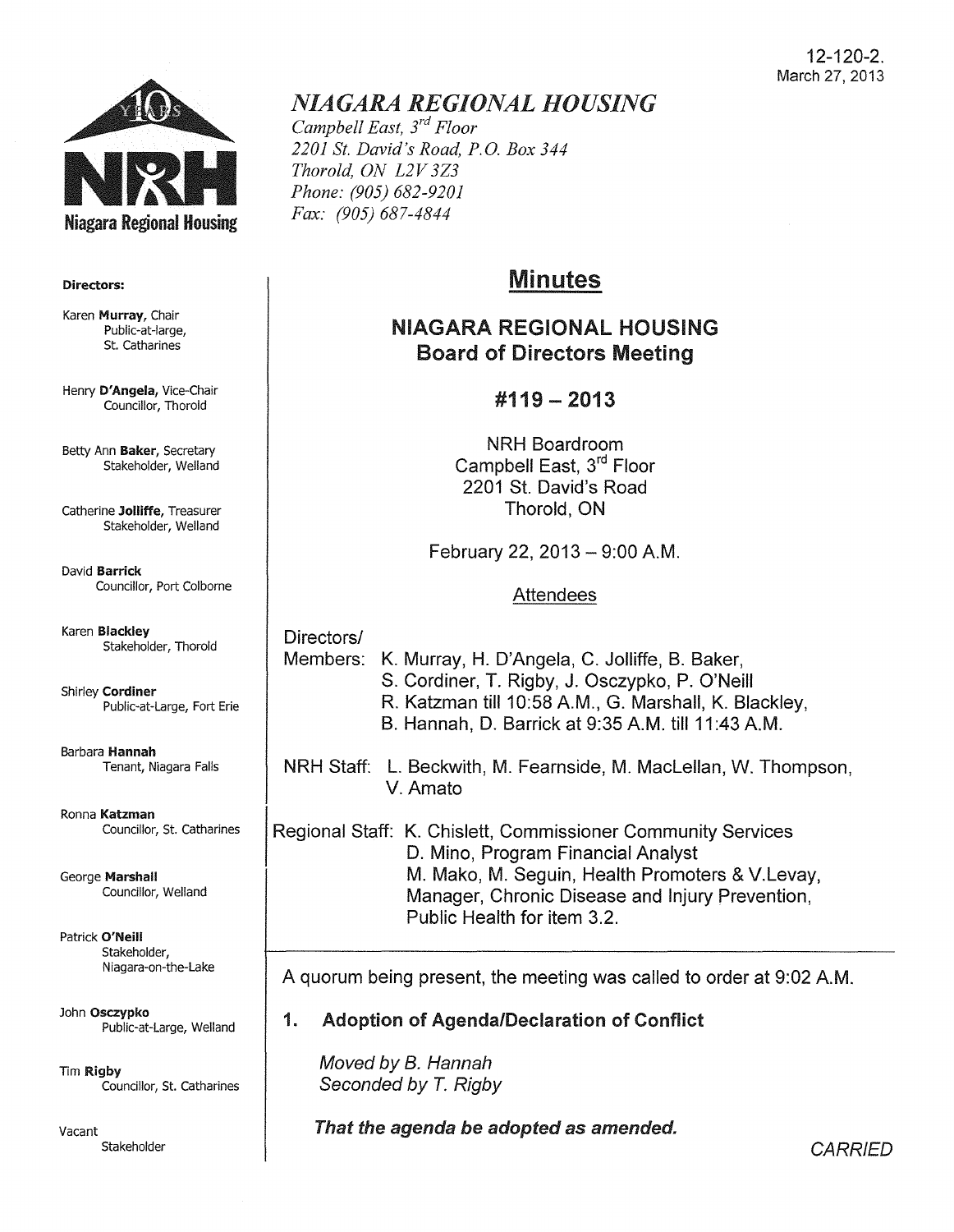No conflicts were declared.

#### 2. Approval of Minutes

2.1. Minutes of the January 25, 2013 Meeting

Moved by *T.* Rigby Seconded by G. Marshall

#### That the minutes of the January 25, 2013 meeting be adopted.

**CARRIED** 

#### 2.2. Business Arising

There was no business arising.

#### 3. New Business

It was agreed that 3.2. would be considered before 3.1. as presenters were available.

#### 3.2. Creating Access to Screening and Training in the Living Environment (CASTLE) - presentation by Marty Mako & Melanie Sequin.

Flyer on CASTLE Project was distributed. The slide presentation was narrated by M. Mako and M. Seguin. CASTLE promotes cancer screening for breast, cervical and colorectal cancers in priority neighbourhoods, where take-up rates for screening are low. Residents may not be aware that screening is available or may require assistance with transportation etc. NRH communities of Rykert, Buckley and Mclaughlin were selected.

The hiring and training process for Community Health Broker positions in each area was reviewed. Project leaders will link with community agencies already working in these communities.

Directors requested that Public Health staff, as a result of the needs assessment that will be undertaken during the CASTLE project, advise NRH staff if there are other programs offered through Public Health that might benefit NRH residents.

When asked if the Directors wanted the CASTLE team to do another presentation on progress, the Directors suggested that it would be helpful to hear the results from the project. Also, once the CASTLE materials are produced, NRH staff could distribute them to other NRH communities if they were made available.

Action by: M. Mako/M. Seguin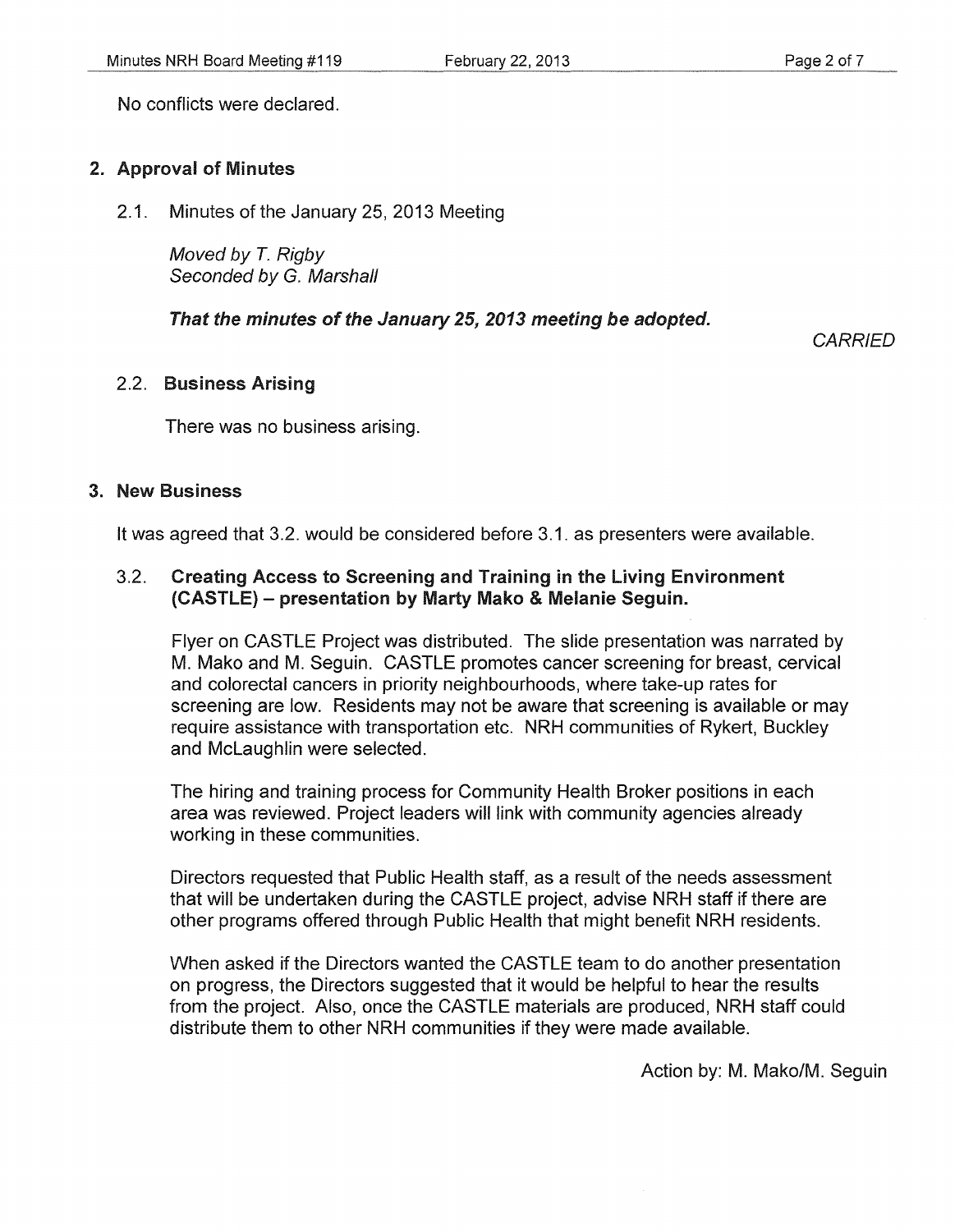That the Niagara Regional Housing Board of Directors APPROVES a presentation on the CASTLE Program results.

- D. Barrick joined the meeting at 9:35A.M.
	- 3.1. Family Support Worker Program- Report 13-119-3.1.

Moved by S. Cordiner Seconded by B. Baker

#### That Niagara Regional Housing Board of Directors APPROVES the completion of the Family Support Worker Pilot.

**CARRIED** 

- 3.2. Creating Access to Screening and Training in the Living Environment (CASTLE) Presentation - see above.
- **3.3.** Rent Bank Program Report 13-119-3.3.

Moved by K. Blackley Seconded by H. D'Angela

#### That Niagara Regional Housing Board of Directors RECEIVES report 13-119-3.3., Rent Bank Program, for information

**CARRIED** 

In answer to a question regarding the success of the Rent Bank program, staff advised that, of the 1,150 households receiving assistance throughout the duration of the Rent Bank, less than 25% were still in the same unit after six months. It is possible that some recipients moved to other more affordable units and were unable to be tracked.

#### 3.4. Bill 140- Housing Services Act- Local Rule: Transfer Applications Within Service Area - Report 13-119-3.4

Moved by P. O'Neill Seconded by C. Jolliffe

That Niagara Regional Housing Board approves the following local rule under the Housing Services Act (HSA):

That the current process be maintained and households wishing to transfer to another housing provider, must complete an application form and be added to the centralized waiting list.

**CARRIED** 

Staff explained that noted households already occupy rent-geared-to income units.

**CARRIED**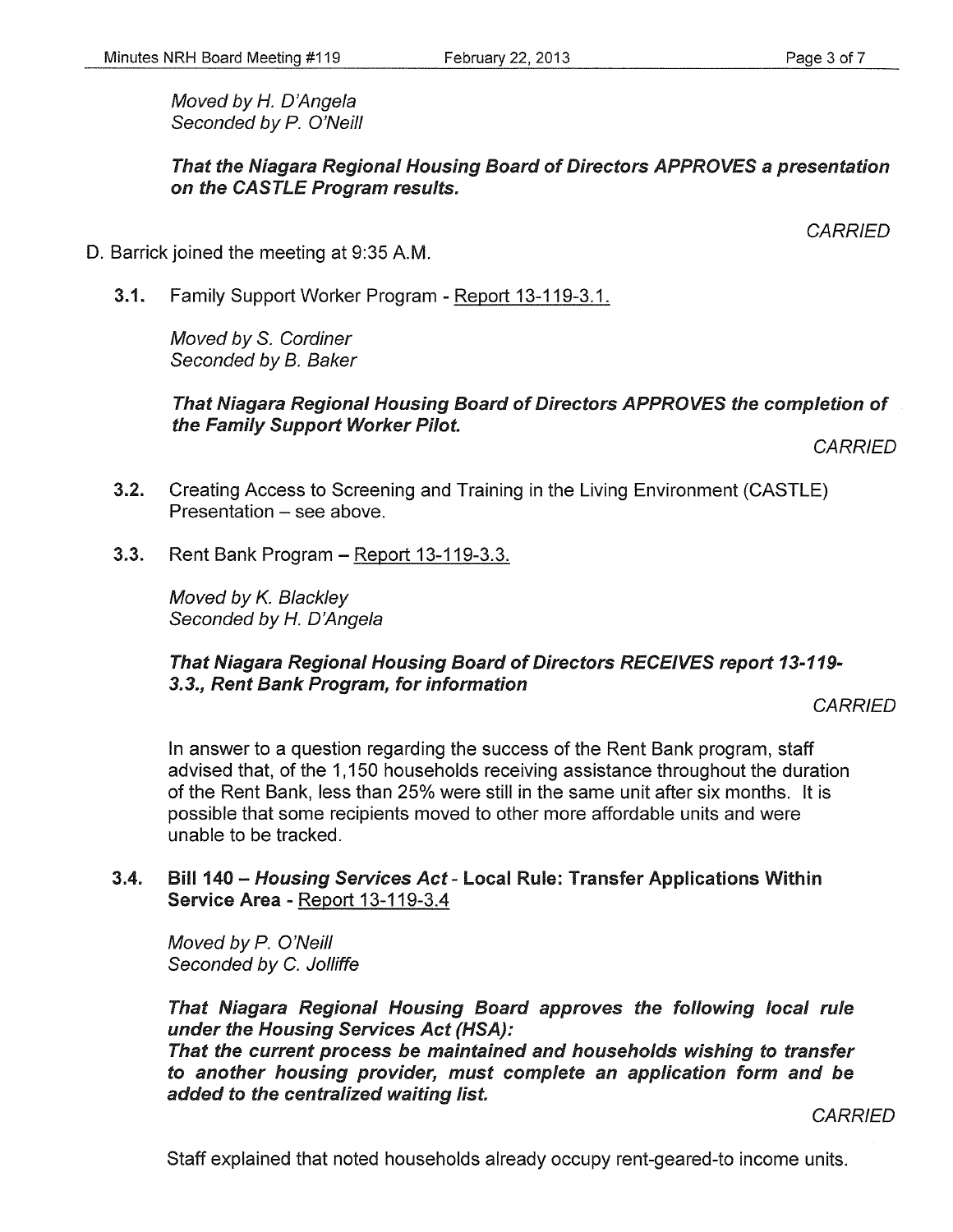3.5. NRH 10-Year Anniversary Wrap-Up- Report 13-119-3.5.

Moved by *H.* D'Angela Seconded by *T.* Rigby

#### That the NRH Board directs staff to prepare a report for the next meeting regarding content and cost of placing ads in local newspapers, NRH and Region's websites re: NRH 10"' anniversary report.

**CARRIED** 

Resource Unit Manager to research with Region's communications department staff.

Action by: W. Thompson

3.6. Update on NRH Reserve Funds and Reserves - Report 13-119-3.6.

Moved by R. Katzman Seconded by *P.* O'Neill

That Niagara Regional Housing Board of Directors RECEIVES report 13-119- 3.6., Update on NRH Reserve Funds and Reserves, for information.

**CARRIED** 

3.7. CSD 02-2013 Reserve and Reserve Fund Policy- Report 13-119-3.7.

Moved by *T.* Rigby Seconded by S. Cordiner

- 1. That the NRH Board of Directors RECEIVES report 13-119-3.7., CSD 02-2013 Reserve and Reserve Fund Policy for information; and,
- 2. That staff meet with Corporate Services requesting clarity; and,
- 3. That staff prepare a policy on Capital Reserves, flow of funds in and out.

#### **CARRIED**

Discussion ensued regarding communications about the content of this policy and the risk associated with insufficient capital reserves for owned and housing provider units.

Action by: L. Beckwith/D. Mino

3.8. 2012 Unaudited Year End Results- Report 13-119-3.8.

Financial Statement as at December 31, 2013 was distributed.

Moved by T. Rigby Seconded by S. Cordiner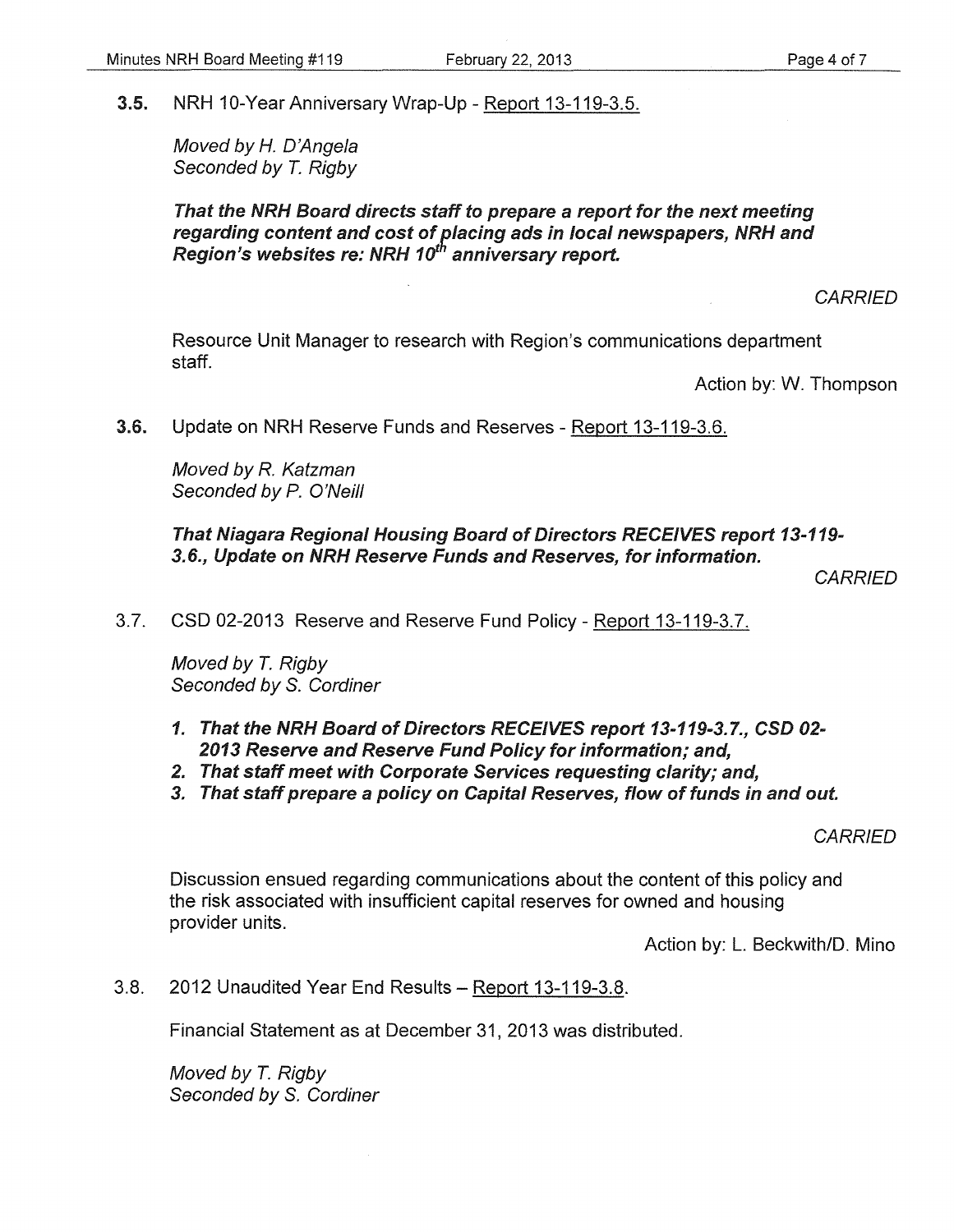The Niagara Regional Housing Board of Directors recommends the following transfers to Regional Council:

- 1. the transfer of \$1,031 from NRH Reserve Fund to NRH Reserve for Employee Future Benefit Reserve Fund.
- 2. The transfer of \$230,310 to the NRH Rent Supplement Units for the return of the unspent 2012 budget for this program
- 3. The transfer of the 2012 year end operating surplus estimated at \$350,060.17 to Niagara Region to offset the withdrawal from the regional capital reserve variance fund.

**CARRIED** 

R. Katzman left the meeting at 10:58 A.M.

3.9. Housing and Homelessness Action Plan Survey

Directors turned in their completed surveys. Staff will analyze and report back.

Acton by: L. Beckwith

#### 4. General Manager's Report

4.1. New Member

Council has approved Kelly Kendrick as a member of NRH to replace Alan King. A General Members Meeting will be held in March just before the regular meeting, to elect Ms. Kendrick to the Board.

4.2. China Delegation

Twenty-three delegates from China, made up of provincial and city employees interested in affordable housing for seniors and people with disabilities, will be visiting NRH the morning of March  $4<sup>th</sup>$ . NRH is working with Community Services on a presentation to be held in the atrium. Delegates do not speak English so a translator will be required.

The following day delegates will be meeting with Ministry staff.

4.3. Taxes

The tax assessment on NRH multi-residential properties has increased by 5.3% to 48.2%. D. Mino will be working with the Region's tax specialist to see if they can be reconsidered or appealed.

4.3. Fitch Street, Development

Originally the \$6.2 mil Investment in Affordable Housing funding was to be deposited in the NRH account over the next three years; the Ministry would now like to send the funding in one lump sum, requiring modification to the Contribution Agreement.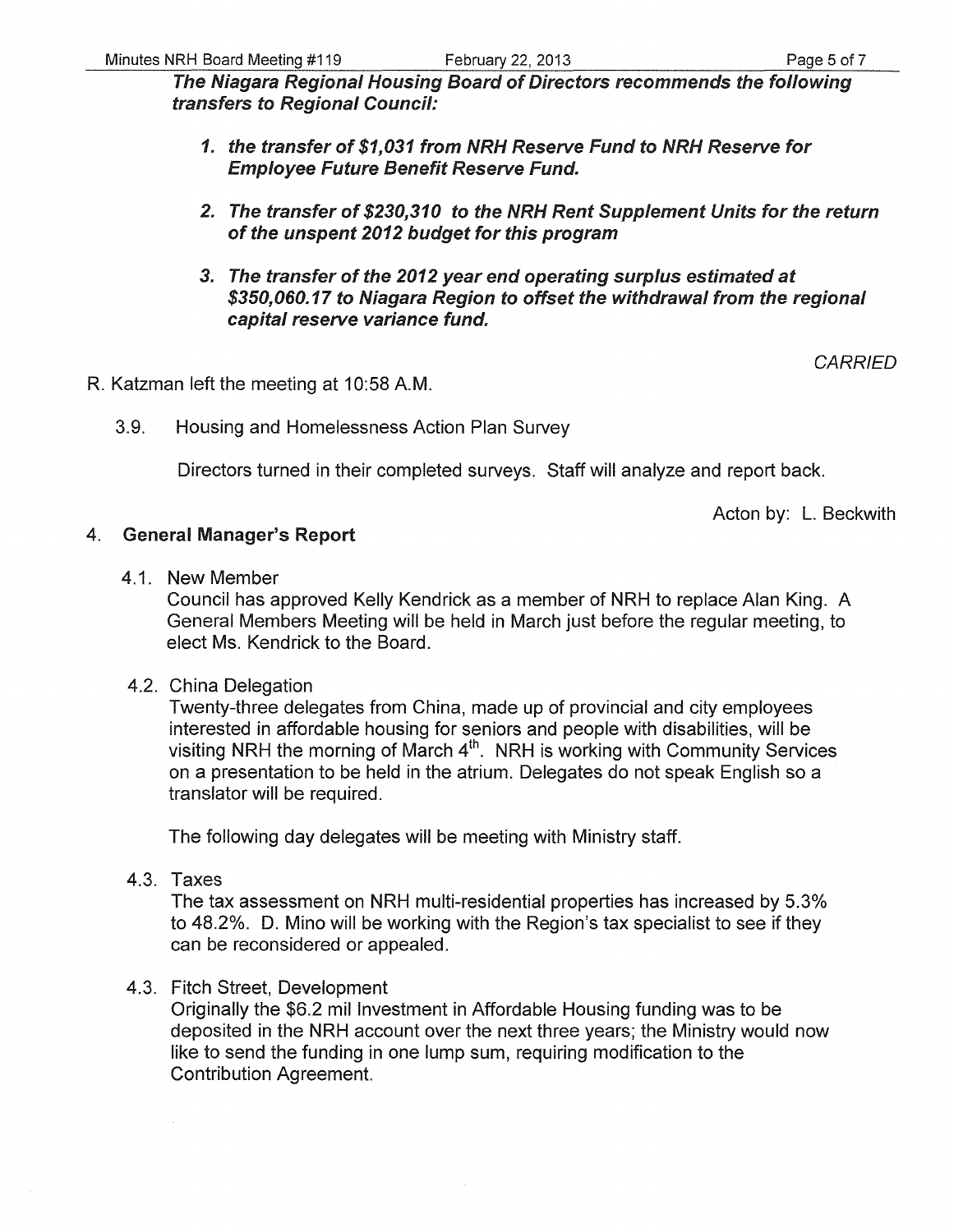Moved by S. Cordiner Seconded by C. Jolliffe

That the Niagara Regional Housing Board of Directors APPROVES signing of the amended Contribution Agreement by the Chair, K. Murray.

**CARRIED** 

5. Chair's Report

No report.

All NRH and Regional staff left the room, with the exception of the General Manager and Executive Assistant.

6. Closed Session  $-10:55$  A.M.

Moved by B. Hannah Seconded by *T.* Rigby

That the meeting move into closed session to consider Information of a confidential nature regarding personal matters about an identifiable individual including municipal or local board employee's & labour relations or employee negotiations - Organizational Structure

**CARRIED** 

- 6.1. Organizational Structure
- D. Barrick left the meeting at 11:43 A.M.

Moved by J. Osczypko Seconded by C. Jolliffe

That the Niagara Regional Housing Board of Directors APPROVES

- 1. the implementation of short term solution; and,
- 2. the development of a Business Case that details the need for sufficient resources to adequately conduct the business of NRH.

**CARRIED** 

6.a- 11:47 A.M. Moved by P. O'Neill Seconded by T. Rigby

#### That the Board rise with report.

**CARRIED** 

#### 7. Committee Reports

7 .1. Appeals

Minutes of the February 5, 2013 Appeal Hearing were provided for information.

7.2. Executive

Minutes of the November 19, 2012 meeting was provided for information.